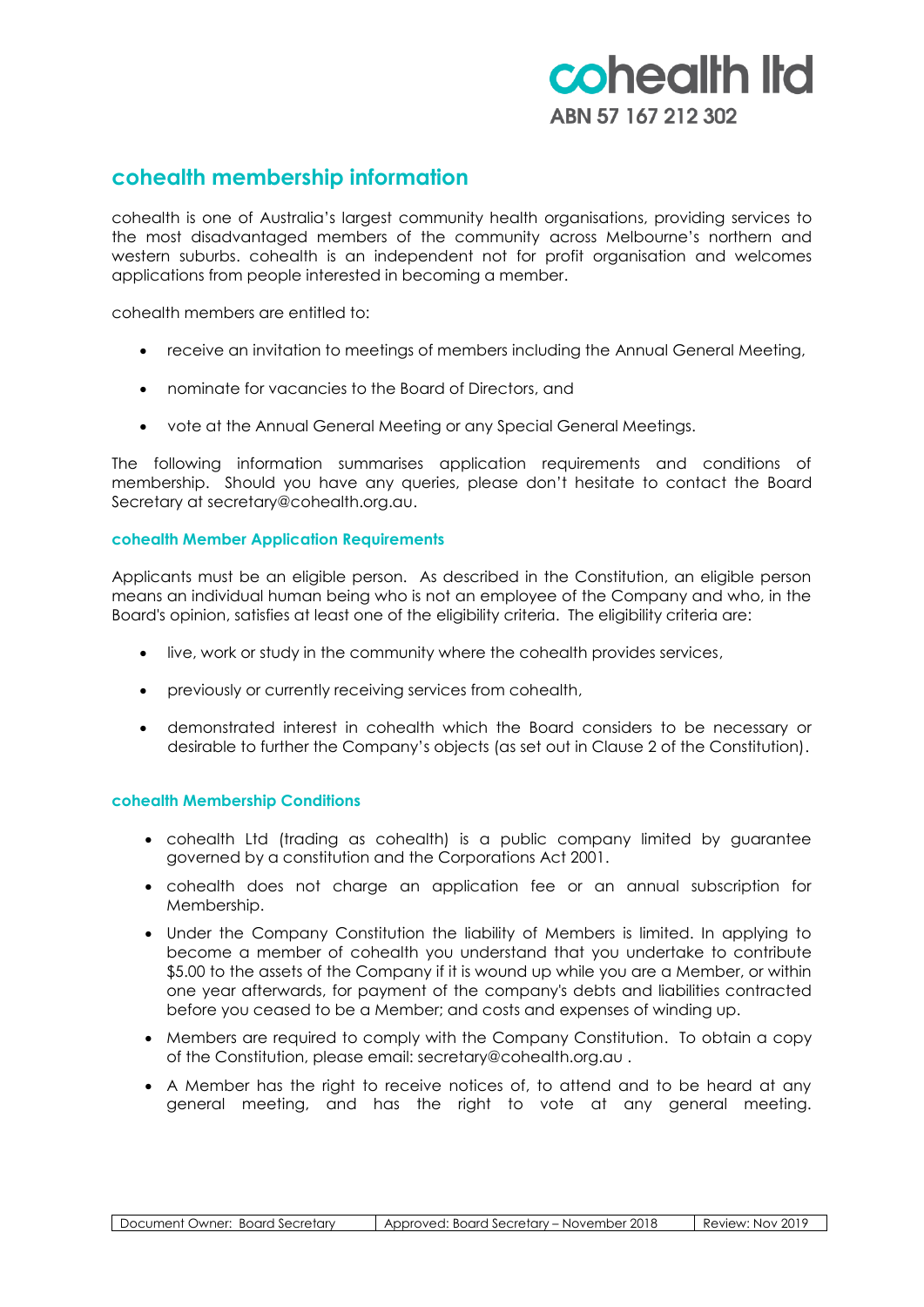- A Member's membership ends at the close of the next AGM that is held in an odd numbered year, such as 2019, 2021, 2023. Members will be asked to reapply to renew their membership from the close of that year's AGM. If a Member fails to apply to be readmitted to membership, the Member's membership will end automatically.
- A Member may resign from membership of the Company by giving written notice to the Secretary. The resignation of a Member is deemed to take effect from the date of receipt of the notice of resignation or such later date as is provided in the notice. The resignation does not limit the Member's liability under the Constitution.

## **cohealth Membership Process**

- Eligible persons submit a cohealth Member Application to the Board Secretary.
- cohealth Board review the membership application at the monthly Board Meeting (except January).
- The outcome of the membership application is notified to the applicant following the Board Meeting.
- Member applications received by the 15<sup>th</sup> of the month, will be reviewed by the Board in the same month (except January). Member applications received on or after the 15<sup>th</sup> of the month, will be reviewed by the Board in the month following receipt.
- Members to notify the Board Secretary in writing if their address changes. Contact details below.

| Please submit your member application to the Board Secretary. |                                                                                   |  |
|---------------------------------------------------------------|-----------------------------------------------------------------------------------|--|
| Mail:                                                         | <b>Board Secretary</b><br>cohealth<br>90 Maribyrnong Street<br>Footscray VIC 3011 |  |
| Email:                                                        | secretary@cohealth.org.au                                                         |  |